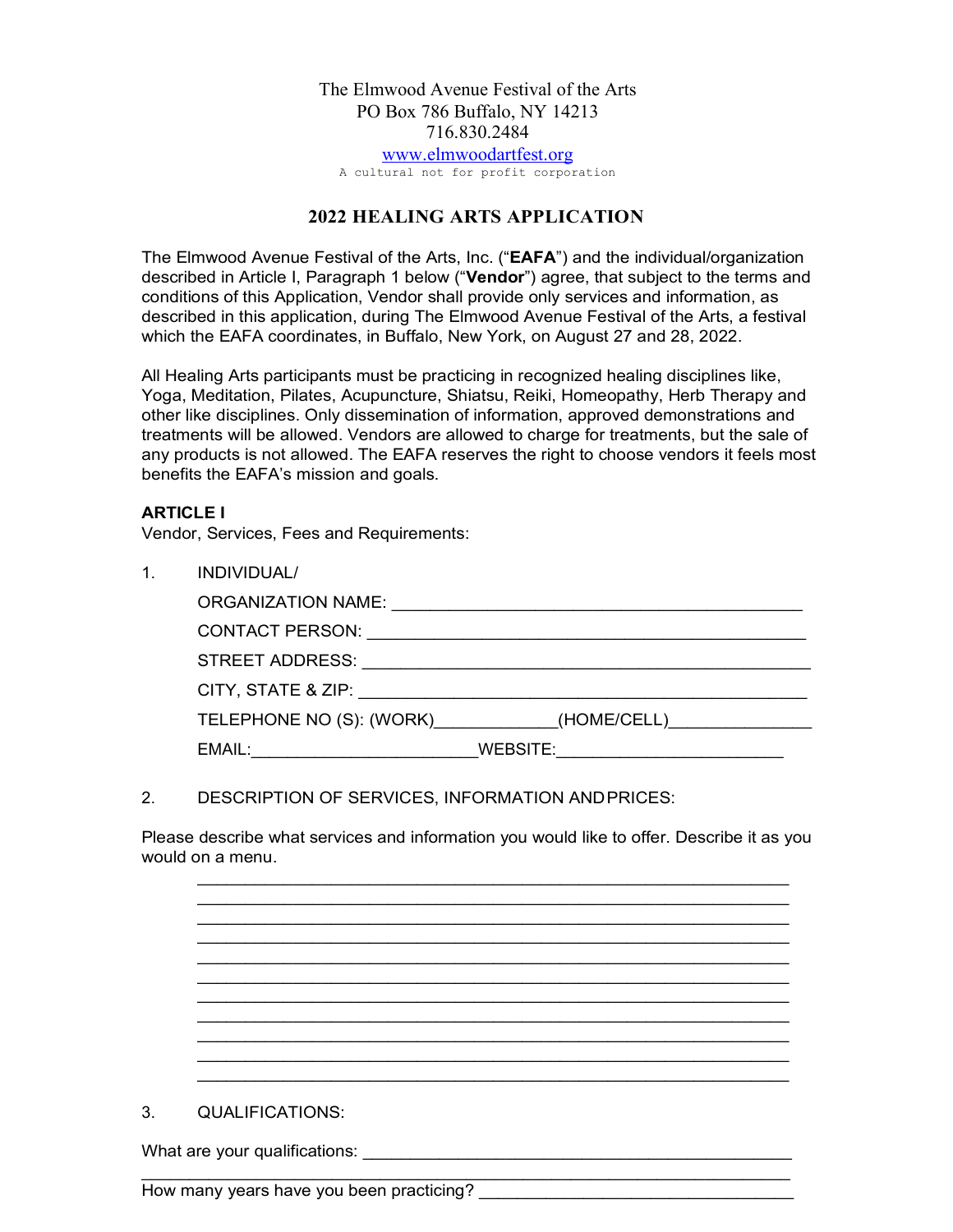#### 4. VENDOR FEE:

 Fees are \$150 per 10' x 10' booth. Shared booths are permitted. If a booth will be shared by two separate businesses, two applications and only one booth fee are required.

There is a \$50 fee for bounced checks.

| 9 | List three professional references: |  |  |
|---|-------------------------------------|--|--|
|   |                                     |  |  |
|   |                                     |  |  |
|   |                                     |  |  |
|   |                                     |  |  |

### **ARTICLE II**

Terms and Conditions

READ CAREFULLY, FILL IN BLANKS AND INITIAL EACH ONE IN AGREEMENT:

1.  $\Box$  This Application must be completed, signed by Vendorand postmarked, hand delivered or emailed August 1, 2022, and shall not be in effect until accepted.

3.  $\Box$  Vendor is responsible for supplying its own personnel, tables, chairs, equipment and signage. The EAFA reserves the right to remove any signage orother Vendor booth displays that it deems inappropriate or unsafe.

4.  $\Box$  FIRE DEPARTMENT REGULATIONS:

Each vendor must have a minimum 2-A 5BC fire extinguisher on site.

#### 5. INSURANCE:

Vendor must carry liability insurance in the amount of \$1,000,000.00 per occurrenceand submit proof on insurance to EAFA no later than August 1,2022. The City of Buffalo and the EAFA and its Board of Directors must be listed as additionallyinsured.

| <b>SHOW HOURS:</b> |    |                       |
|--------------------|----|-----------------------|
| SATURDAY AUGUST    |    | $10:00$ AM TO 6:00 PM |
| SUNDAY AUGUST      | 28 | 10:00 AM TO 5:00 PM   |

Vendor is required to be open during the Festival hours. Vendors are required to open promptly and close promptly.

9. SITE AND SPACE ASSIGNMENT:

The Healing Arts Area will be contiguous within the Festival. And space assignments are final.

10. SET-UP:

Vendor set-up is between 6:00 AM and 9:30 AM. Vehicles must exit the Festival site by 9:00AM. No vehicles will be permitted to enter the site after 9:00 AM on Saturday and Sunday.

#### 11. SALES:

**Sales of any products or merchandise are not allowed.** Sales for treatments/gift certificates are allowed.

#### 12. VEHICLE ENTRY: